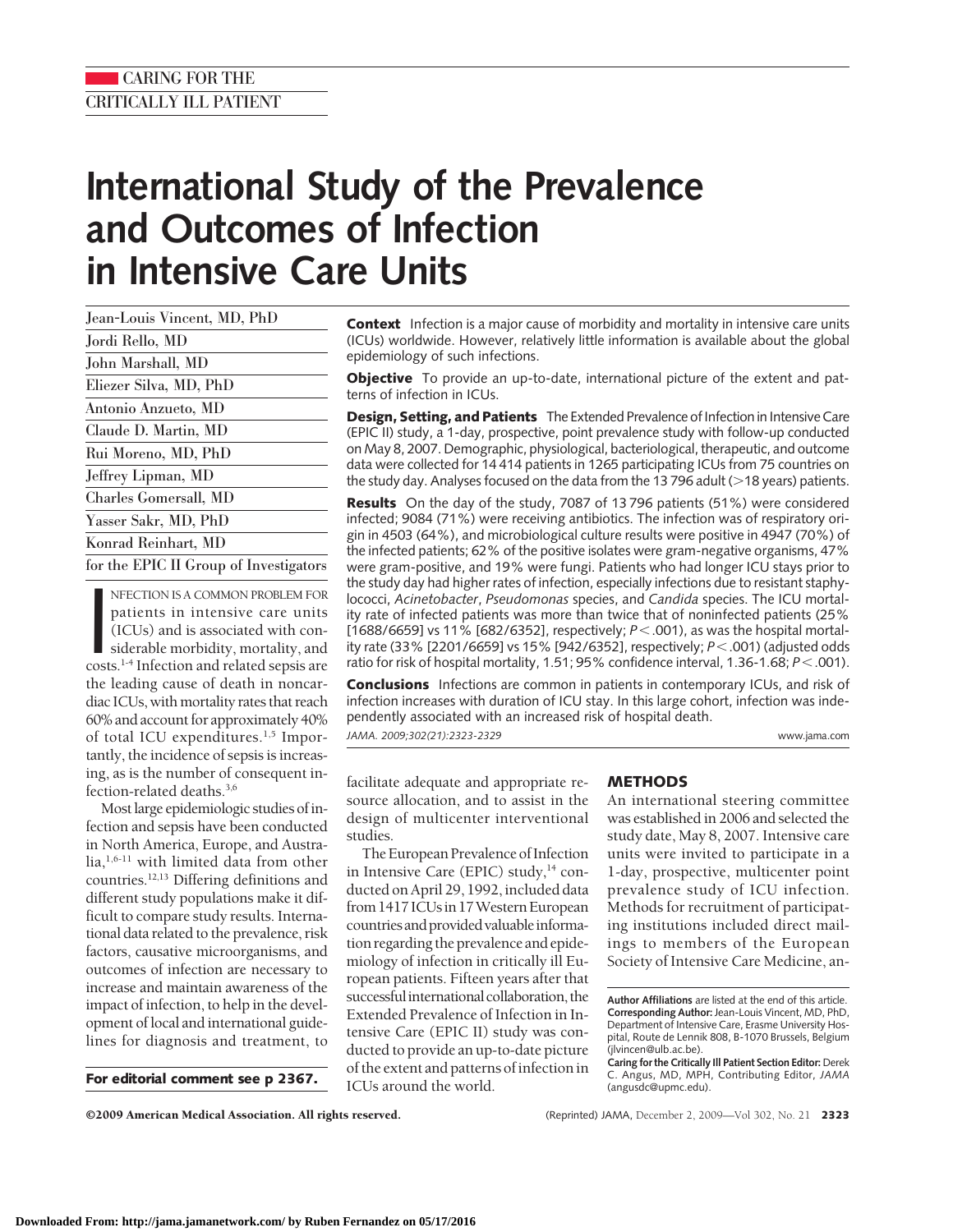nouncements at international meetings and symposia, and mailings to contacts and collaborators of each steering committee member. Participation in the study was entirely voluntary, and the study was not funded. Local ethical committee approval at each participating center was expedited or waived owing to the purely observational nature of the study.

Demographic, physiological, bacteriological, and therapeutic data were collected from all patients present in a participating ICU between midnight on May 7 and midnight on May 8, 2007. Simplified Acute Physiology Score II (SAPS II)15 and Sequential Organ Failure Assessment (SOFA)<sup>16</sup> scores were calculated for the study day. Data were recorded using preprinted case report forms and submitted via a dedicated Web site (90% of centers), by fax, or by mail. Data were not monitored. Participating ICUs were asked to provide patient follow-up until hospital discharge or for 60 days (until July 9, 2007), and ICU and hospital outcomes were recorded. Any decision to withdraw or withhold therapy during the ICU stay was also noted. A dedicated telephone hotline was available for any queries during the study follow-up period. Centers with missing data were contacted regularly in an attempt to obtain complete data, but any data still missing at closure of the database were simply noted as absent; there was no imputation of missing data.

Infection was defined according to the definitions of the International Sepsis Forum<sup>17</sup> and adjudicated by the attending physician. Patients who had undergone surgery in the 4 weeks preceding admission were considered surgical admissions. Elective surgery was defined as surgery scheduled more than 24 hours in advance, and emergency surgery as that scheduled within 24 hours of operation. Trauma admissions were defined as ICU admissions directly related to, or occurring as a complication of, a traumatic event in the 30 days preceding admission. All other admissions were considered medical.

The presence of the following comorbid conditions was noted: chronic obstructive pulmonary disease; metastatic cancer (metastases confirmed by surgery or imaging techniques); liver cirrhosis; heart failure (New York Heart Association class III-IV); hematologic malignancy (lymphoma, acute leukemia, or multiple myeloma); human immunodeficiency virus (HIV) infection (HIV-positive patients with clinical complications such as *Pneumocystis jirovecii* pneumonia, Kaposi sarcoma, lymphoma, tuberculosis, or toxoplasmosis); chronic renal failure (need for chronic renal support or history of chronic renal insufficiency, with a serum creatininelevel greater than 3.6 g/dL [300 µmol/L]);immunosuppression (administration of steroid treatment in the 6months prior to ICU admission [atleast 0.3 mg/kg per day of a prednisolone equivalent for at least 1 month], severe malnutrition, congenital immunohumoral or cellular immune deficiency state); chemotherapy/radiotherapy (in the 6 months prior to ICU admission); insulin-dependent diabetes mellitus (need, prior to ICU admission, for insulin administration to control blood glucose levels).

#### **Statistical Analyses**

All data were analyzed in the Department of Intensive Care of the University of Brussels, Belgium, in collaboration with the University of Jena, Germany. Statistical analyses were performed using SPSS version 13.0 (SPSS Inc, Chicago, Illinois). For the purposes of this article, only data from adult (>18 years) patients were analyzed, and the world was divided into 7 geographical regions: North America, Central and South America, Western Europe, Eastern Europe, Asia, Oceania, and Africa.

The Kolmogorov-Smirnov test was used,andhistogramsandnormal-quantile plots were examined, to verify if there were significant deviations from the normality assumption of continuous variables. Nonparametric tests of comparisonwere used for variables evaluated as not normally distributed. Difference testing between groups was performed using analysis of variance, Kruskal-Wallis test, *t* test, Mann-Whitney test,  $\chi^2$  test, and Fisher exact test, as appropriate. A Bonferroni correction was made for multiple comparisons.

Multivariate logistic regression analysis was used to determine risk factors for infection and hospital mortality. The following variables were investigated as independent risk factors for infection: type of admission, source of admission, comorbid conditions, age, sex, mechanical ventilation, hemofiltration or hemodialysis, and SAPS II score. The same variables plus infection were investigated as risk factors for hospital mortality. The multivariate analysis with hospital mortality as the dependent variable was repeated for infected patients, including type of microorganism as an additional risk factor.

Odds ratios were adjusted for hospitaland organizational-related factors, including type of ICU (closed vs open, community vs university, surgical vs medical), number of ICU beds, number of nurses, number of physiotherapists, presence of 24-hour ICU physician coverage, percentage of gross domestic product spent on health care (obtained from the World Health Organization [http://www.who .int/whosis/whostat/EN\_WHS09\_Full .pdf], generated using the World Health Organization Statistical Information System and based on data from 2006**)**, length of ICU stay prior to study day, and geographical region. A Cochran-Armitage trend test was used to analyze the association between the rate of infection and percentage of gross domestic product spent on health care, SAPS II and SOFA scores, and duration of ICU stay before study date. Data are presented as mean (95% confidence interval), median (interquartile range [IQR]), or number (%) as appropriate. All statistics tests were 2-tailed, and  $P < 0.05$  was considered statistically significant.

### **RESULTS**

### **Characteristics of Total Study Group**

EPIC II recruited 1265 ICUs in 75 countries: 667 ICUs in Western Europe, 210 in Central and South America, 137 in Asia, 97 in Eastern Europe, 83

**2324** JAMA, December 2, 2009—Vol 302, No. 21 (Reprinted) ©2009 American Medical Association. All rights reserved.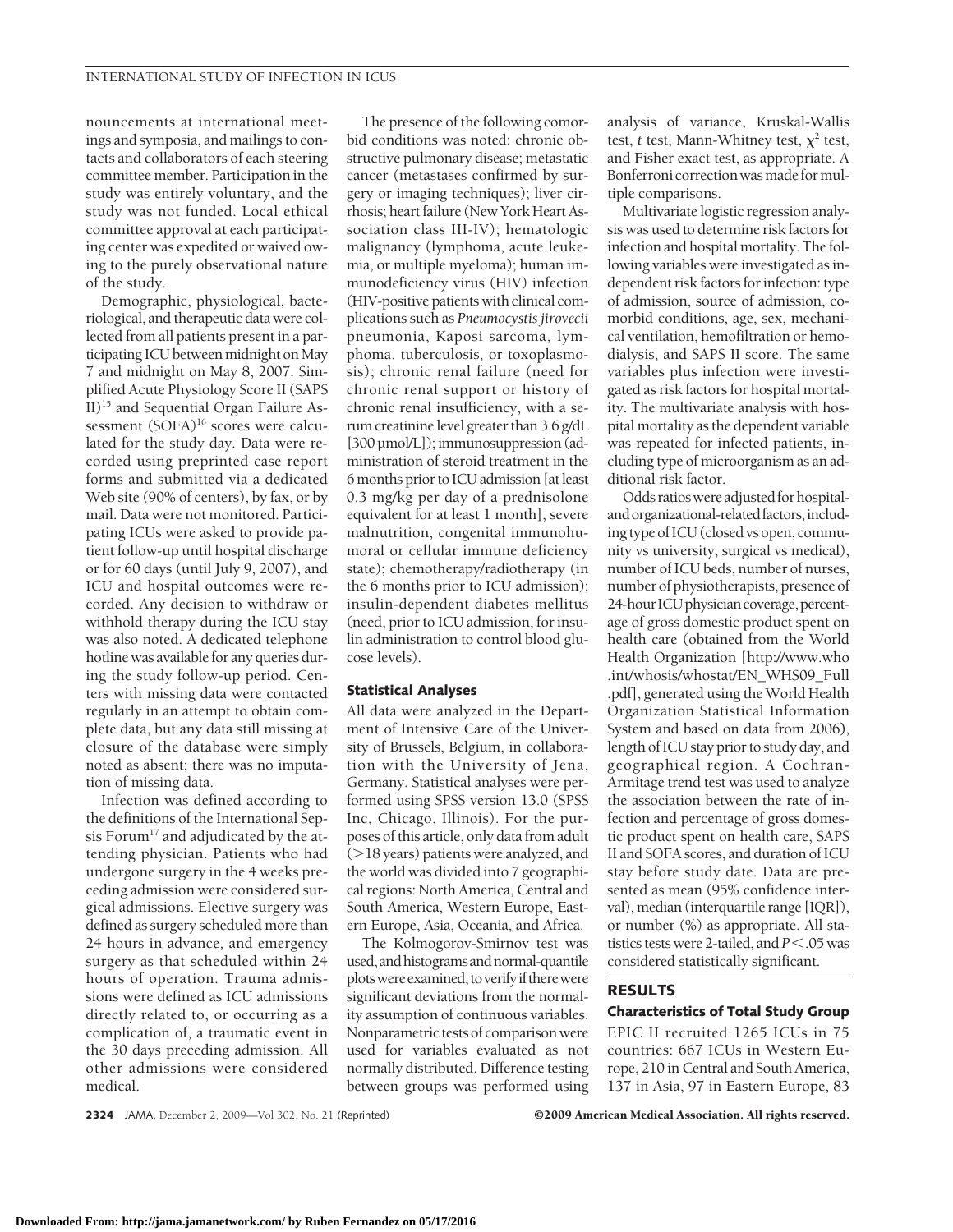in North America, 54 in Oceania, and 17 in Africa (see eAppendix at http: //www.jama.com for list of participating ICUs). The greatest number of patients came fromWestern Europe. Sixty percent of the participating ICUs were in university hospitals, 66% were mixed medical-surgical ICUs, and 94% had 24 hour ICU physician coverage. Characteristics of the ICUs are presented in eTable 1.

On the study day, 14 414 patients were present in 1 of the participating ICUs; 13 796 were older than 18 years, and their demographic characteristics are presented in **TABLE 1**. Sixty-two percent of the patients were men, 62% were surgical admissions, and 52% had at least 1 comorbid condition.

## **Prevalence and Characteristics of Infections**

Of the 13 796 adult patients, 7087 (51%) were classified as infected on the day of the study. Seventy-one percent of all patients were receiving antibiotics (as prophylaxis or treatment). Of the infected patients, 16% were being treated with antifungal agents. Infected patients had more comorbid conditions and higher SAPS II and SOFA scores on admission than noninfected patients (Table 1). The lungs were the most common site of infection, accounting for 64% of infections, followed by the abdomen (20%), the bloodstream (15%), and the renal tract/ genitourinary system (14%) (**TABLE 2**).

Seventy percent of infected patients had positive microbial isolates: 47% of the positive isolates were gram-positive, 62% gram-negative, and 19% fungal. In patients with positive isolates, the most commongram-positiveorganismwas*Staphy*lococcus aureus (20%); the most common gram-negative organisms were *Pseudomonas*species (20%) and*Escherichia coli* (16%) (Table 2).

## **Factors Associated With Higher Risk of Infections**

The infection rate was related to disease severity as expressed by the SAPS II score and the degree of organ failure (**FIGURE**). There was a relationship between the number of days spent in the ICU before the study day and the rate of infection: the infection rate increased from 32% for patients with a

pre–study day ICU stay of 0 or 1 day to more than 70% for patients with a pre–study day ICU stay of more than 7 days (*P*.001, Cochran-Armitage

|                                                                           | No. (%)                                |                                  |                            |            |  |  |
|---------------------------------------------------------------------------|----------------------------------------|----------------------------------|----------------------------|------------|--|--|
| Characteristic                                                            | <b>All Patients</b><br>$(n = 13796)^a$ | Not Infected<br>$(n = 6709)^{b}$ | Infected<br>$(n = 7087)^c$ | P<br>Value |  |  |
| Age, mean (95% Cl), y                                                     | 60.7 (60.4-61.0)                       | 60.5 (60.1-60.9)                 | 60.9 (60.5-61.3)           | .21        |  |  |
| Men                                                                       | 8587 (62.3)                            | 4130 (61.7)                      | 4457 (63.0)                | .12        |  |  |
| Severity score on study day, mean (95% CI) <sup>d</sup><br><b>SAPS II</b> | 35.1 (34.9-35.4)                       | 31.3 (30.9-31.6)                 | $38.7(38.4-39.1) < .001$   |            |  |  |
| <b>SOFA</b>                                                               | $6.3(6.2-6.4)$                         | $5.2(5.1 - 5.3)$                 | 7.2 (7.1-7.3)              | $<$ .001   |  |  |
| Type of admission<br>Elective surgery                                     | 3209 (23.3)                            | 2297 (34.4)                      | 912(12.9)                  |            |  |  |
| Medical                                                                   | 3878 (28.2)                            | 1584 (23.7)                      | 2294 (32.4)                |            |  |  |
| Emergency surgery                                                         | 5298 (38.5)                            | 2070 (31.0)                      | 3228 (45.6)                | < 0.001    |  |  |
| Trauma                                                                    | 1365 (9.9)                             | 725 (10.9)                       | 640 (9.0)                  |            |  |  |
| Reason for ICU admission<br>Respiratory                                   | 3091 (22.4)                            | 845 (12.6)                       | 2246 (31.7)                |            |  |  |
| Cardiovascular                                                            | 3041 (22.0)                            | 1541 (23.0)                      | 1500 (21.2)                |            |  |  |
| Surveillance/monitoring                                                   | 2592 (18.8)                            | 1968 (29.3)                      | 624 (8.8)                  |            |  |  |
| Neurologic                                                                | 2010 (14.6)                            | 994 (14.8)                       | 1016 (14.3)                |            |  |  |
| Digestive/liver                                                           | 1306 (9.5)                             | 478 (7.1)                        | 828 (11.7)                 | < 0.001    |  |  |
| Trauma                                                                    | 1119 (8.1)                             | 593 (8.8)                        | 526 (7.4)                  |            |  |  |
| Renal                                                                     | 324(2.3)                               | 119(1.8)                         | 205(2.9)                   |            |  |  |
| Othere                                                                    | 313(2.3)                               | 171 (2.5)                        | 142 (2.0)                  |            |  |  |
| Source of admission<br>Operating room/recovery                            | 3510 (25.7)                            | 2178 (32.9)                      | 1332 (18.9)                |            |  |  |
| ED/ambulance                                                              | 4010 (29.3)                            | 1980 (29.9)                      | 2030 (28.8)                |            |  |  |
| Hospital floor                                                            | 3789 (27.7)                            | 1503 (22.7)                      | 2286 (32.5)                | < 0.001    |  |  |
| Other hospital                                                            | 1921 (14.1)                            | 751 (11.3)                       | 1170 (16.6)                |            |  |  |
| Other                                                                     | 435 (3.2)                              | 212(3.2)                         | 223(3.2)                   |            |  |  |
| Comorbid conditions<br><b>COPD</b>                                        | 2303 (16.7)                            | 872 (13.0)                       | 1431 (20.2)                | < 0.001    |  |  |
| Cancer                                                                    | 2086 (15.1)                            | 975 (14.5)                       | 1111 (15.7)                | .06        |  |  |
| Heart failure <sup>t</sup>                                                | 1342 (9.7)                             | 604 (9.0)                        | 738 (10.4)                 | .005       |  |  |
| Diabetes mellitus                                                         | 1336 (9.7)                             | 605 (9.0)                        | 731 (10.3)                 | .01        |  |  |
| Chronic renal failure                                                     | 1250 (9.1)                             | 494 (7.4)                        | 756 (10.7)                 | < 0.001    |  |  |
| Immunosuppression                                                         | 587 (4.3)                              | 176 (2.6)                        | 411 (5.8)                  | < 0.001    |  |  |
| Cirrhosis                                                                 | 460 (3.3)                              | 195 (2.9)                        | 265 (3.7)                  | .006       |  |  |
| Hematologic cancer                                                        | 282(2.0)                               | 73 (1.1)                         | 209(2.9)                   | < 0.001    |  |  |
| <b>HIV</b>                                                                | 96(0.7)                                | 18(0.3)                          | 78 (1.1)                   | < 0.001    |  |  |
| No. of comorbid conditions<br>0                                           | 6686 (48.5)                            | 3629 (54.1)                      | 3060 (43.2)                |            |  |  |
| 1                                                                         | 4434 (32.1)                            | 2076 (30.9)                      | 2358 (33.3)                |            |  |  |
| $\overline{c}$                                                            | 1829 (13.3)                            | 719 (10.7)                       | 1110 (15.7)                | < 0.001    |  |  |
| 3                                                                         | 626 (4.5)                              | 227 (3.4)                        | 399 (5.6)                  |            |  |  |
| >3                                                                        | 218(1.6)                               | 58 (0.9)                         | 160(2.3)                   |            |  |  |
| Treatment on admission<br>Mechanical ventilation                          | 7694 (56.2)                            | 2932 (44.1)                      | 4762 (67.5)                | < 0.001    |  |  |
| Hemodialysis/hemofiltration                                               | 1247 (9.1)                             | 322 (4.8)                        | 925(13.1)                  | < 0.001    |  |  |

ll, Extended Prevalence of Infection in Intensive Care; HIV, human immunodeficiency virus; ICU, intensive care unit; SAPS<br>III, Simplified Acute Physiology Score II; SOFA, Sequential Organ Failure Assessment.<br><sup>8</sup>Totals may

bTotals may not sum to 6709, owing to missing values.

<sup>c</sup>Totals may not sum to 7087, owing to missing values.<br><sup>d</sup>Range of possible scores, 0-163 for SAPS II and 0-24 for SOFA.

e<br>Metabolic, hematologic, obstetric/gynecologic.<br><sup>f</sup>New York Heart Association class III-IV.

©2009 American Medical Association. All rights reserved. (Reprinted) JAMA, December 2, 2009—Vol 302, No. 21 **2325**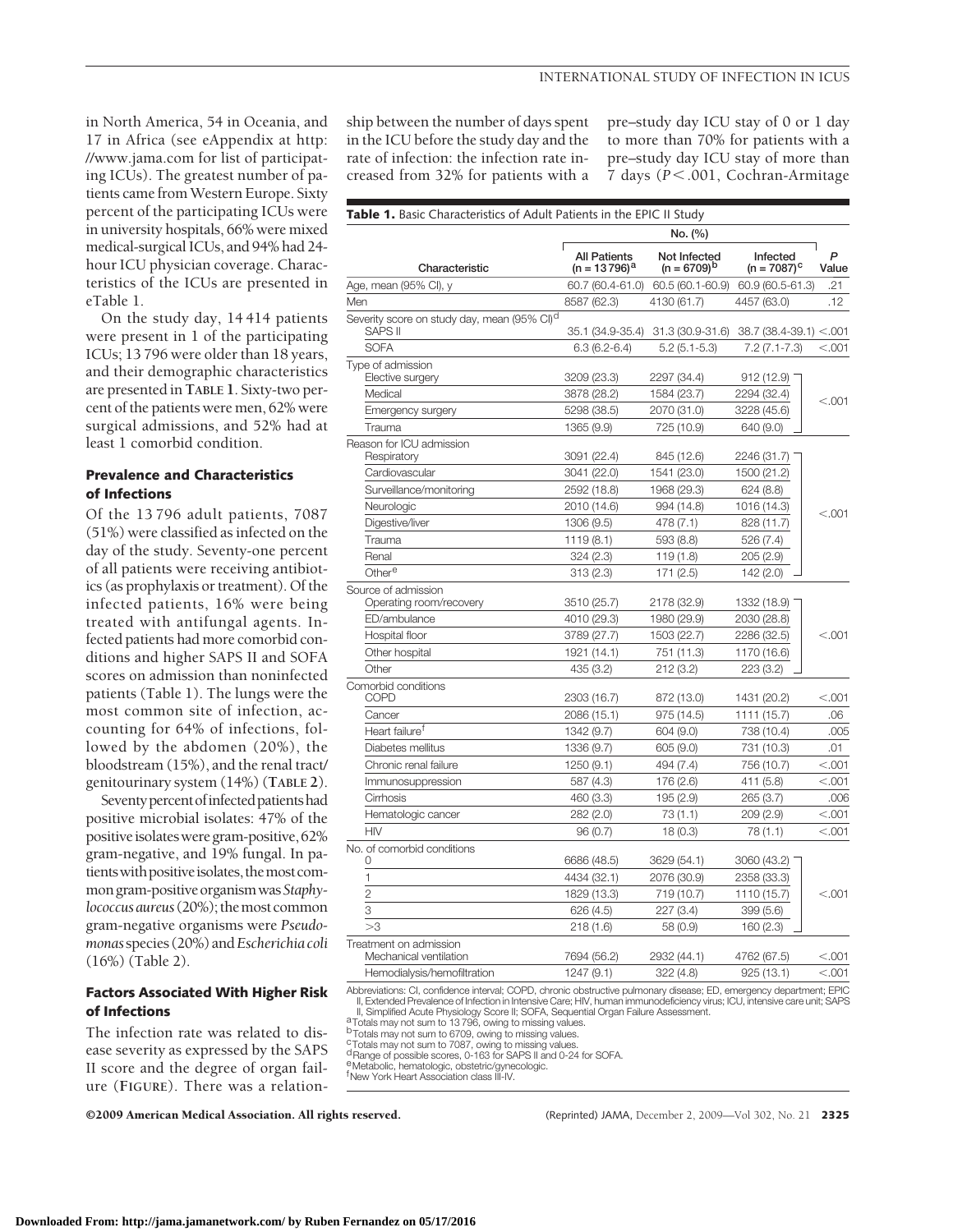trend test) (eFigure 1). This was particularly true for infections with methicillin-resistant *Staphylococcus aureus*, *Acinetobacter*species, *Pseudomonas*species, and *Candida* species (eFigure 2).

Multivariate logistic regression analysis showed that medical admission; admission after emergency surgery or trauma; referral from the hospital floor or other hospital (with referral from the operating room as referent); presence of chronic obstructive pulmonary disease, cancer, HIV, immunosuppression, mechanical ventilation, and renal replacement therapy on the study day; and greater SAPS II scores were independently associated with a higher risk of infection (eTable 2).

#### **Mortality and Morbidity**

Intensive care unit and hospital mortality rates were 18.2% (2370/13 011 patients) and 24.2% (3143/13 011 patients), respectively. Infected patients had higher ICU and hospital mortality rates (25.3% vs 10.7% and 33.1% vs 14.8%, respectively; *P*.001 for both) and longer ICU and hospital lengths of stay (16 [IQR, 7-34] vs 4 [IQR, 1-14] days and 29 [IQR, 14-57] vs 13 [IQR, 7-31] days, respectively;  $P < .001$  for both) than those not infected. Decisions to withhold or withdraw life-

|                                     | Table 2. Infection Rates and Types of Organisms in Culture-Positive Infected Patients According to Geographical Region<br>No. (%) <sup>a</sup> |                   |                         |                              |                         |                 |                 |                         |
|-------------------------------------|------------------------------------------------------------------------------------------------------------------------------------------------|-------------------|-------------------------|------------------------------|-------------------------|-----------------|-----------------|-------------------------|
|                                     | All                                                                                                                                            | Western<br>Europe | Eastern<br>Europe       | Central/<br>South<br>America | North<br>America        | Oceania         | Africa          | Asia                    |
| No. (%)                             | 7087 (51.4)                                                                                                                                    | 3683 (49)         | 426 (56.4)              | 1290 (60.3)                  | 607 (48.4)              | 285 (48.2)      | 89 (46.1)       | 707 (52.6)              |
| Site of infection                   |                                                                                                                                                |                   |                         |                              |                         |                 |                 |                         |
| Respiratory tract                   | 4503 (63.5)                                                                                                                                    | 2332 (63.3)       | 305 $(71.6)^b$          | 851 (66)                     | 345 $(56.8)^b$          | 165 (57.9)      | 41 $(46.1)^b$   | 464 (65.6)              |
| Abdominal                           | 1392 (19.6)                                                                                                                                    | 778 (21.1)        | 93 (21.8)               | 228 $(17.7)^{b}$             | 101 (16.6)              | 50 (17.5)       | 16(18)          | 126 (17.8)              |
| Bloodstream                         | 1071 (15.1)                                                                                                                                    | 546 (14.8)        | 53 (12.4)               | 139 $(10.8)^{b}$             | 157 (25.9) <sup>b</sup> | 49 (17.2)       | 16(18)          | 111 (15.7)              |
| Renal/urinary tract                 | 1011 (14.3)                                                                                                                                    | 411 (11.2)        | 84 (19.7) <sup>b</sup>  | 222 $(17.2)^{b}$             | 135 (22.2) <sup>b</sup> | 33 (11.6)       | 15 (16.9)       | 111 $(15.7)^b$          |
| Skin                                | 467 (6.6)                                                                                                                                      | 242 (6.6)         | 37(8.7)                 | 73 (5.7)                     | 26(4.3)                 | 30(10.5)        | 8(9.0)          | 51(7.2)                 |
| Catheter-related                    | 332 (4.7)                                                                                                                                      | 171(4.6)          | 21(4.9)                 | 73 (5.7)                     | 16(2.6)                 | 15(5.3)         | 4(4.5)          | 32(4.5)                 |
| CNS                                 | 208 (2.9)                                                                                                                                      | 100(2.7)          | 20(4.7)                 | 40 (3.1)                     | 14(2.3)                 | 11(3.9)         | 4(4.5)          | 19 (2.7)                |
| Others                              | 540 (7.6)                                                                                                                                      | 289 (7.8)         | 31(7.3)                 | 87 (6.7)                     | 62 (10.2)               | 22(7.7)         | 14 $(15.7)^b$   | $35(5.0)^b$             |
| Microorganisms<br>Positive isolates | 4947 (69.8)                                                                                                                                    | 2678 (72.7)       | 357 (83.8) <sup>b</sup> | 719 (55.7) <sup>b</sup>      | 457 (75.3)              | 204 (71.6)      | 54 (60.7)       | 478 (67.6) <sup>b</sup> |
| Gram-positive                       | 2315 (46.8)                                                                                                                                    | 1311 (49.0)       | 185 (51.8)              | 273 (38.0) <sup>b</sup>      | 252 (55.1)              | 104(51.0)       | 27 (50.0)       | 163 $(34.1)^b$          |
| Staphylococcus aureus               | 1012 (20.5)                                                                                                                                    | 525 (19.6)        | 77 (21.6)               | 138 (19.2)                   | 123 $(26.9)^{b}$        | 56 $(27.5)^{b}$ | 16 (29.6)       | 77 (16.1)               |
| <b>MRSA</b>                         | 507 (10.2)                                                                                                                                     | 233 (8.7)         | 37 (10.4)               | 79 (11.0)                    | 80 $(17.5)^{b}$         | 19(9.3)         | 11 $(20.4)^{b}$ | 48 (10.0)               |
| S epidermidis                       | 535 (10.8)                                                                                                                                     | 301 (11.2)        | 43 (12)                 | 67 (9.3)                     | 56 (12.3)               | 17(8.3)         | 8(14.8)         | 43 (9.0)                |
| Streptococcus pneumoniae            | 203(4.1)                                                                                                                                       | 127(4.7)          | 16 (4.5)                | 24(3.3)                      | 20(4.4)                 | 5(2.5)          | 3(5.6)          | $8(1.7)^{b}$            |
| <b>VSE</b>                          | 352(7.1)                                                                                                                                       | 250(9.3)          | 35(9.8)                 | 17 $(2.4)^{b}$               | 24 $(5.3)^b$            | 9(4.4)          | 0 <sub>p</sub>  | 17 $(3.6)^b$            |
| <b>VRE</b>                          | 186 (3.8)                                                                                                                                      | 113 (4.2)         | 16(4.5)                 | $15(2.1)^{b}$                | 22(4.8)                 | 10(4.9)         | 0               | 10(2.1)                 |
| Other                               | 319(6.4)                                                                                                                                       | 184 (6.9)         | 15(4.2)                 | $29(4.0)^{b}$                | 48 (10.5)               | 19(9.3)         | 4(7.4)          | 20(4.2)                 |
| Gram-negative                       | 3077 (62.2)                                                                                                                                    | 1573 (58.7)       | 258 (72.3) <sup>b</sup> | 510 (70.9) <sup>b</sup>      | 228 (49.9) <sup>b</sup> | 122 (59.8)      | 31(57.4)        | 355 $(74.3)^b$          |
| Escherichia coli                    | 792 (16.0)                                                                                                                                     | 458 (17.1)        | 53 (14.8)               | 103 (14.3)                   | 65 (14.2)               | 27 (13.2)       | 6(11.1)         | 80 (16.7)               |
| Enterobacter                        | 345 (7.0)                                                                                                                                      | 184 (6.9)         | 29 (8.1)                | 62 (8.6)                     | 37(8.1)                 | 7(3.4)          | 4(7.4)          | 22(4.6)                 |
| Klebsiella species                  | 627 (12.7)                                                                                                                                     | 261 (9.7)         | 76 (21.3) <sup>b</sup>  | 116 $(16.1)^b$               | 41 (9)                  | 24 (11.8)       | 10(18.5)        | 99 (20.7) <sup>b</sup>  |
| Pseudomonas species                 | 984 (19.9)                                                                                                                                     | 458 (17.1)        | 103 (28.9) <sup>b</sup> | 189 $(26.3)^{b}$             | 59 (12.9)               | 30(14.7)        | 8(14.8)         | 137 (28.7) <sup>b</sup> |
| Acinetobacter species               | 435 (8.8)                                                                                                                                      | 149 (5.6)         | 61 $(17.1)^{b}$         | 99 $(13.8)^{b}$              | 17(3.7)                 | 9(4.4)          | $8(14.8)^{b}$   | 92 $(19.2)^{b}$         |
| Other                               | 840 (17.0)                                                                                                                                     | 487 (18.2)        | 54(15.1)                | 121 (16.8)                   | 52 $(11.4)^{b}$         | 42 (20.6)       | 11(20.4)        | 73 (15.3)               |
| ESBL-producing                      | 93(1.9)                                                                                                                                        | 47(1.8)           | 7(2.0)                  | 21(2.9)                      | 1 $(0.2)^{b}$           | $\overline{O}$  | 1(1.9)          | 16(3.3)                 |
| Anaerobes                           | 222 (4.5)                                                                                                                                      | 142 (5.3)         | 12(3.4)                 | 10 $(1.4)^{b}$               | 36(7.9)                 | 7(3.4)          | 1(1.9)          | 14(2.9)                 |
| Other bacteria                      | 76 (1.5)                                                                                                                                       | 33(1.2)           | 7(2.0)                  | 14(1.9)                      | 4(0.9)                  | 4(2.0)          | 3(5.6)          | 11(2.3)                 |
| Fungi<br>Candida                    | 843 (17)                                                                                                                                       | 495 (18.5)        | 66 (18.5)               | 92 $(12.8)^{b}$              | 83 (18.2)               | 26 (12.7)       | 6(11.1)         | 75 (15.7)               |
| Aspergillus                         | 70(1.4)                                                                                                                                        | 44 (1.6)          | 1(0.3)                  | 5(0.7)                       | 12(2.6)                 | 3(1.5)          | $\circ$         | 5(1)                    |
| Other                               | 50(1)                                                                                                                                          | 22(0.8)           | 5(1.4)                  | 7(1)                         | 10(2.2)                 | 2(1)            | $\circ$         | 4(0.8)                  |
| Parasites                           | 34(0.7)                                                                                                                                        | 18(0.7)           | 2(0.6)                  | 6(0.8)                       | 3(0.7)                  | 2(1)            | $\overline{O}$  | 3(0.6)                  |
| Other organisms                     | 192 (3.9)                                                                                                                                      | 122(4.6)          | 9(2.5)                  | $15(2.1)^{b}$                | 22(4.8)                 | 8(3.9)          | 2(3.7)          | 14(2.9)                 |

Abbreviations: CNS, central nervous system; ESBL, extended-spectrum β-lactamases; MRSA, methicillin-resistant *Staphylococcus aureus*; VRE, vancomycin-resistant *Enterococcus;*<br>VSE, vancomycin-sensitive *Enterococcus.* - VSE, vancomycin-sensitive *Enterococcus.*<br><sup>a p</sup>ercentages do not necessarily equal 100, because patients may have had more than 1 type of infection or microorganism.<br><sup>b</sup> Significant at 5% (with Bonferroni correction) vs

**2326** JAMA, December 2, 2009—Vol 302, No. 21 (Reprinted) ©2009 American Medical Association. All rights reserved.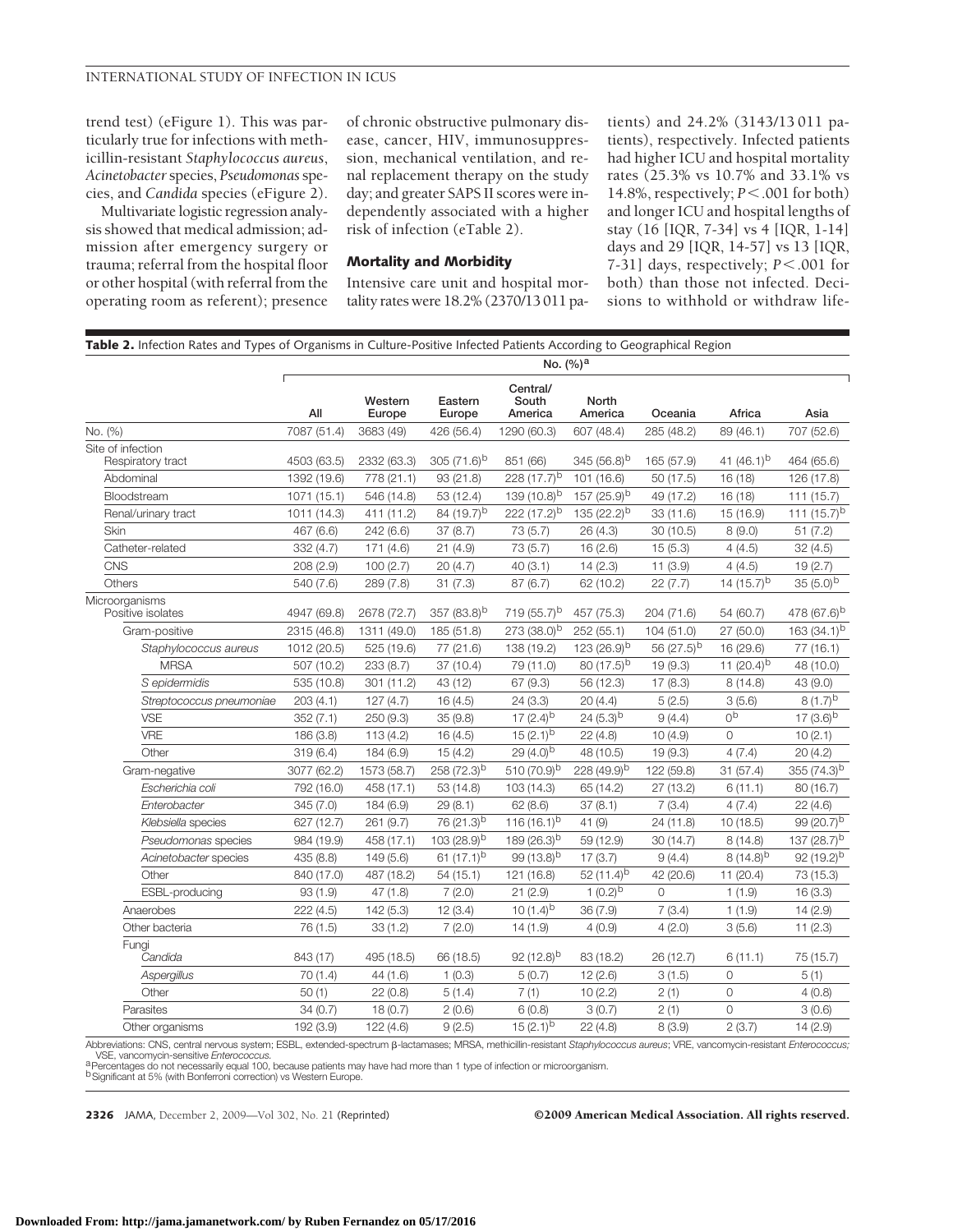sustaining measures were made in 1232 patients (8.9%) and were more common in infected than in noninfected patients (890/3256 [27.3%] vs 342/2442  $[14.0\%]$ ,  $P \le 0.001$ ).

In a multivariate analysis of all patients, with hospital mortality as the dependent variable and adjusting for possible confounders, infection was independently associated with a greater risk of hospital mortality (33.1% vs 14.8%; adjusted odds ratio, 1.51; 95% confidence interval, 1.36-1.68; *P*<.001). Other factors associated independently with a greater risk of in-hospital death are shown in **TABLE 3**. In patients with infections, factors independently associated with a greater risk of hospital death were comorbid cancer, heart failure, immunosuppression, or cirrhosis; infection with *Pseudomonas, Enterococcus,* or *Acinetobacter* species; older age; greater disease severity; and treatment with mechanical ventilation or renal replacement therapy on the day of the study (eTable 3).

#### **International Comparisons**

Central and South America had the highest infection rate (60%) and Africa had the lowest (46%) (Table 2). There was considerable variation in the types of organisms isolated from the different geographical regions; rates of infection with *Acinetobacter* differed most markedly, ranging from 3.7% in North America to 19.2% in Asia (Table 2). Infection rates were related to health care expenditure, with higher rates of infection reported in countries that had a lower proportion of gross domestic product devoted to health care (61.9% infection rate in countries devoting 5% of gross domestic product to health; 53.8% in those devoting 5%- 9%; 48.0% in those devoting >9%; *P*.001 by Cochran-Armitage trend test). Intensive care unit and hospital mortality rates were highest in ICUs from Central and South America and Eastern Europe and lowest in ICUs from Oceania (eTable 4). There was a significant relationship between the percentage of infected patients and hospital mortality rate (eFigure 3).

## **COMMENT**

The data from this large international collaboration highlight the common occurrence of infections in contempo-

rary ICUs, with 46% to 60% of ICU patients classified by the attending physician as infected on the day of the study. Infected patients had more co-



*P* < .001 for both panels, by Cochran-Armitage trend test. Range of possible scores is 0-163 for SAPS II (Simplified Acute Physiology Score II) and 0-24 for SOFA (Sequential Organ Failure Asessment). Error bars indicate 95% confidence intervals.

| Table 3. Multivariable Logistic Regression Analysis With Hospital Mortality as the Dependent Variable |                          |         |  |  |  |
|-------------------------------------------------------------------------------------------------------|--------------------------|---------|--|--|--|
| Variable                                                                                              | OR (95% CI) <sup>a</sup> | P Value |  |  |  |
| Type of admission<br>Elective surgery                                                                 | 1 [Reference]            |         |  |  |  |
| Medical                                                                                               | $1.18(0.99 - 1.41)$      | .06     |  |  |  |
| Emergency surgery                                                                                     | 1.56 (1.34-1.82)         | < .001  |  |  |  |
| Trauma                                                                                                | 1.34 (1.06-1.70)         | .01     |  |  |  |
| Source of admission<br>Operating room/recovery                                                        | 1 [Reference]            |         |  |  |  |
| ED/ambulance                                                                                          | $0.94(0.80 - 1.11)$      | .47     |  |  |  |
| Hospital floor                                                                                        | 1.37 (1.18-1.59)         | < 0.001 |  |  |  |
| Other hospital                                                                                        | $1.01(0.85 - 1.21)$      | .91     |  |  |  |
| Other                                                                                                 | $1.14(0.85 - 1.53)$      | .39     |  |  |  |
| Comorbid conditions<br><b>COPD</b>                                                                    | 1.21 (1.07-1.38)         | < 0.01  |  |  |  |
| Cancer                                                                                                | 1.33 (1.15-1.53)         | < .001  |  |  |  |
| Heart failure <sup>b</sup>                                                                            | $1.45(1.25 - 1.70)$      | < 0.001 |  |  |  |
| Diabetes mellitus                                                                                     | $0.98(0.83 - 1.15)$      | .79     |  |  |  |
| Chronic renal failure                                                                                 | 1.02 (0.87-1.20)         | .81     |  |  |  |
| Immunosuppression                                                                                     | 1.83 (1.47-2.28)         | < 0.001 |  |  |  |
| Cirrhosis                                                                                             | 2.14 (1.68-2.74)         | < 0.001 |  |  |  |
| Hematologic cancer                                                                                    | $1.05(0.76 - 1.45)$      | .75     |  |  |  |
| <b>HIV</b>                                                                                            | $0.90(0.53 - 1.52)$      | .69     |  |  |  |
| Age, per year                                                                                         | $1.01(1.01 - 1.01)$      | < 0.001 |  |  |  |
| Male sex                                                                                              | $0.99(0.89 - 1.09)$      | .82     |  |  |  |
| Mechanical ventilation                                                                                | 1.90 (1.70-2.13)         | < 0.001 |  |  |  |
| Hemodialysis/hemofiltration                                                                           | 1.58 (1.35-1.85)         | < .001  |  |  |  |
| SAPS II score, per point                                                                              | 1.06 (1.05-1.06)         | < .001  |  |  |  |
| Infection                                                                                             | 1.51 (1.36-1.68)         | < 0.001 |  |  |  |
|                                                                                                       |                          |         |  |  |  |

Abbreviations: CI, confidence interval; COPD, chronic obstructive pulmonary disease; ED, emergency department; HIV, human immunodeficiency virus; OR, odds ratio; SAPS II, Simplified Acute Physiology Score II. aAdjusted for hospital and organizational factors and for geographical region.

bNew York Heart Association class III-IV.

©2009 American Medical Association. All rights reserved. (Reprinted) JAMA, December 2, 2009—Vol 302, No. 21 **2327**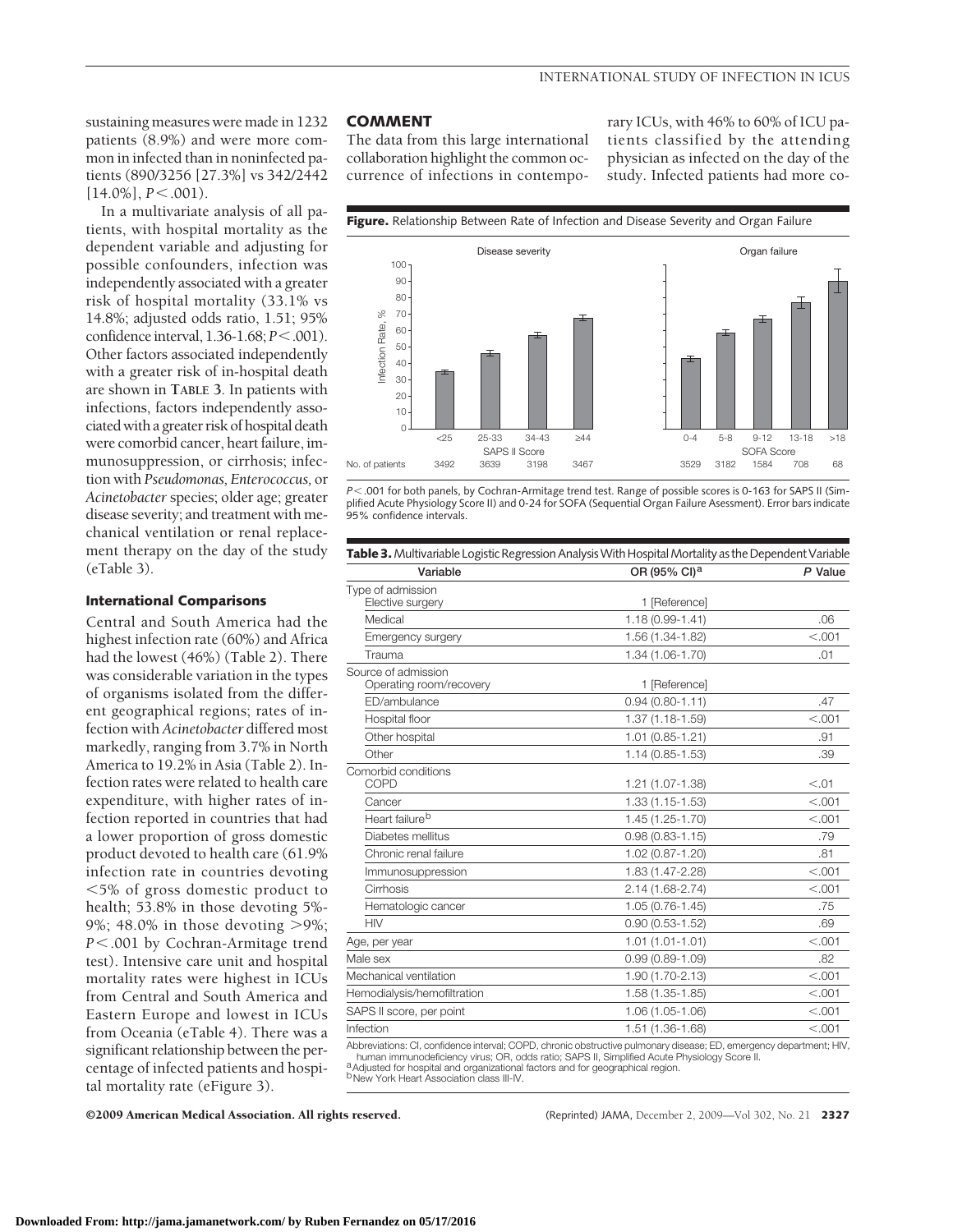morbid conditions and higher SAPS II scores on admission.

As in other recent epidemiologic studies, $2-4,9,12,18-23$  the most common focus of infection in patients in our study was the lung, followed by the abdomen and bloodstream.Although studies have suggested an increasing incidence of grampositive organisms $24$  and the Sepsis Occurrence in Acutely Ill Patients (SOAP) study reported an equal frequency of gram-positive and gram-negative organ- $\mathrm{isms}$ <sup>2</sup> in the present study gram-negative organismsweremorecommonlyisolated than gram-positive organisms. Patterns of infecting organisms were similar to those in previous studies, with predominant organisms being *S aureus*(themost commonly isolated organism, despite the overall predominance of gram-negative organisms),*Pseudomonas*species,*Enterobacteriaceae* (mainly *E coli*), and fungi.2 Interestingly,*Acinetobacter*wasinvolved in 9% of all infections, similar to the rate reported in the first EPIC study<sup>25</sup> but considerably higher than the 3.6% reported in the more recent SOAP study.<sup>2</sup>

There were significant regional differences in the organisms isolated from microbiological cultures, with a particularly striking variation in the prevalence of Aci*netobacter*. Importantly, local infection control measures may alter infection rates, particularly with *Acinetobacter*, because it is present in the water supply of many hospitals, and simple infection control measures such as not flushing nasogastric tubes with tap water and separating clean from dirty ventilator circuits can influence infection rates.<sup>26,27</sup>That differences exist in rates of *Acinetobacter* infection from one country to the next suggests an opportunity for preventive control measures directed at the ICU environment. Moreover, this finding also emphasizes the importance of using local data to guide empirical antibiotic therapy.<sup>28</sup> In multivariateanalysis,infectionwith*Acinetobacter*was associated with anincreased risk of hospital death. Given the highlevel of resistance of*Acinetobacter*to many antibiotics, including carbapenems, and the high associated mortality,<sup>29</sup> this pathogen presents a continuing challenge in today's ICU. Infectionswith*Pseudomonas*species

were also associated with an increased risk ofin-hospital death, as has been reported in the SOAP study.<sup>2</sup>

EPIC II was conducted 15 years after the original EPIC study, $14$  which was limited to Western Europe and included slightly more than 10 000 patients. In contrast to the EPIC study, in EPIC II we did not focus our analysis on nosocomial infections, because we were concerned that it may be difficult to distinguish between community-acquired, hospital-acquired, and ICU-acquired infections. As in the EPIC study<sup>14</sup> and more recently the SOAP study,<sup>2</sup> there was a relationship between the prevalence of infection and mortality for the various countries. Importantly, this relationship was present overall but also for countries ofWestern Europe, which represent a more homogeneous region and contributed most patients to this study. We also noted a significant relationship between the time spent in the ICU prior to the study day and the development of infection, particularly for infections due tomethicillin-resistant*Staphylococcus aureus*, *Acinetobacter, Pseudomonas* species*,* and *Candida* species.

The study also revealedimportant differences in outcomes in various parts of the world. For example, mortality rates were lower in Oceania, both overall and in infected patients, than in other regions. The reasons for this are not entirely clear, although differences in patient characteristics are likely to be at least in part responsible. It is also possible that lead-time bias may play a role, because patients may be admitted to the ICU earlier in some regions than in others. The huge variability in critical care services among North American and European countries, with wide differences both in numbers of beds and in volumes of admissions, has also been recently highlighted<sup>30</sup> and is likely responsible for some of the regional differences in our data.

Interestingly, the rate of infection was related to the proportion of gross domestic product allocated to health care expenses, because countries with lower health care expenditures had higher rates of infection. It would have been interesting to further explore this re-

lationship, perhaps considering also the percentage of gross domestic product allocated specifically to ICU spending rather than to health care in general, but we were unable to locate these data for all countries. Clearly, multiple factors can influence the relationship between health care spending and infection rates, including national antibiotic availability and policy, infection control practices, vaccine availability and use, and public health strategies and educational programs to prevent infection, which we were not able to control for in this study. There are few data available on this topic. One recent article,<sup>30</sup> although reporting only a weak correlation between ICU beds per 100 000 population and health care spending per capita in 8 countries, did note an inverse correlation between the provision of ICU beds and the frequency of sepsis and hospital mortality using data from 2 large independent sources, the SOAP study<sup>2</sup> and the SAPS 3 database.<sup>31</sup>

Our study has advantages and limitations. An obvious strength is the international nature of the study, which collected data on patterns of infection in a large and diverse group of patients across all geographic boundaries. However, comparisons among geographic regions should be interpreted with caution, because clearly there are large differences in health care systems, ICU facilities, and regional policies for infectious disease management. Nevertheless, such a worldwide study has the advantage that the apparent differences in practice patterns can be used to probe independent influences of patient and management factors on epidemiology and outcome. To avoid any possibility of industry influence, the study was not funded. The size of this collaboration stresses the importance of the topic and the desire to contribute to international projects without financial incentive.

However, the voluntary nature of the study can be a potential source of bias. Moreover, the high proportion of university hospitals may have led to a patient case-mix that is not representative

2328 JAMA, December 2, 2009—Vol 302, No. 21 (Reprinted) ©2009 American Medical Association. All rights reserved.